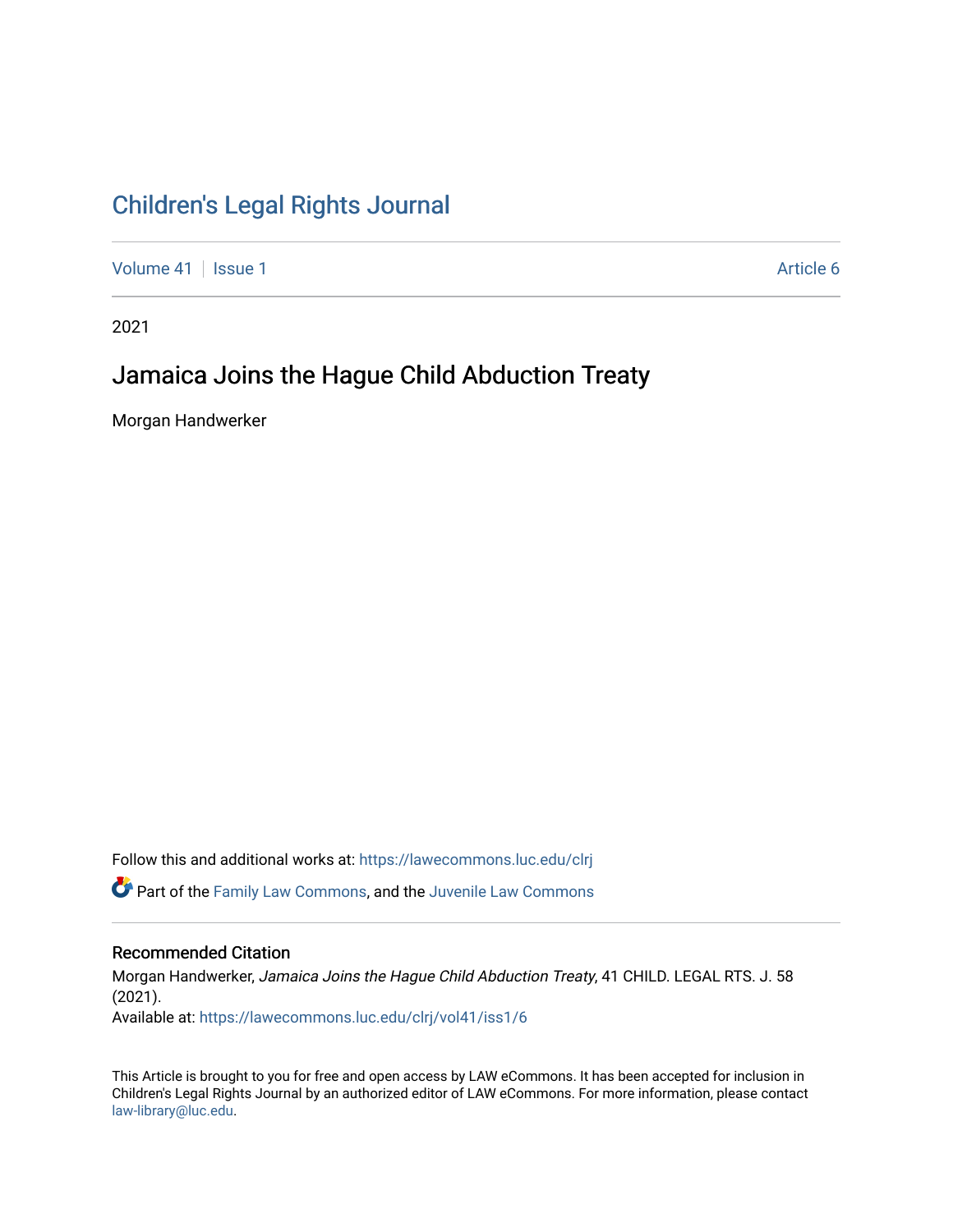## *Around the World:* **Jamaica Joins the Hague Child Abduction Treaty**

### *Morgan Handwerker\**

## **I. INTRODUCTION**

As COVID-19 rages across the world and people are forced to quarantine with family members, many relationships between parents have soured, which can lead to conflicts such as domestic violence, divorce, and potentially a parent taking the children and leaving the country. Quarantining has been especially complicated for separated and divorced parents who live across borders. As such, there is a distinct possibility that international custodial abductions will increase. If a parent were to commit custodial abduction, they would likely pick a country without a legal remedy that provides for the child's return. Given Jamaica's recent ratification of the Hague Child Abduction Treaty, Jamaica is less likely to become a mecca for North American parents seeking to commit international custodial abduction.

This article will summarize the Hague Child Abduction Treaty. Next, the article will explain why a parent may commit a custodial abduction. The article will then discuss Jamaica's ratification of the Hague Child Abduction Treaty. Finally, the article will acknowledge potential implications of Jamaica's formal adoption of the treaty.

## **II. WHAT IS THE HAGUE CHILD ABDUCTION TREATY?**

The Civil Aspects of International Child Abduction, more commonly known as the "Hague Child Abduction Treaty," was conceived at the Hague Convention of October 25, 1980. The civil multilateral treaty was created to shield children from unlawful removal across international boundaries by providing a legal procedure to bring about their swift return and to protect the parents' rights of access to their custodially abducted child. One hallmark feature of the Hague Child Abduction Treaty is that it focuses on the rights of children, rather than the rights of parents.

Nations who have adopted the Treaty have agreed that parents shall not be allowed to forum shop across countries when it comes to custody of their children. Furthermore, the Treaty requires the rapid repatriation of children under age sixteen who were illegally removed by a parent from the country in which they resided.

A remedy is available under the Treaty when: (1) the child in question is under the age of sixteen; (2) the Treaty is in effect between both the country where the child was residing at the time of the wrongful removal and the one to which the child was taken; (3) the child was wrongfully removed or retained away from their habitual residence; (4) the non-removing parent had custody rights; and *(5)* at the time of the removal, the custody rights were exercised, or would have been, if not for the removal of the child. The Treaty

<sup>\*</sup> Morgan Handwerker is a 2022 **J.D.** candidate at Loyola University Chicago School of Law.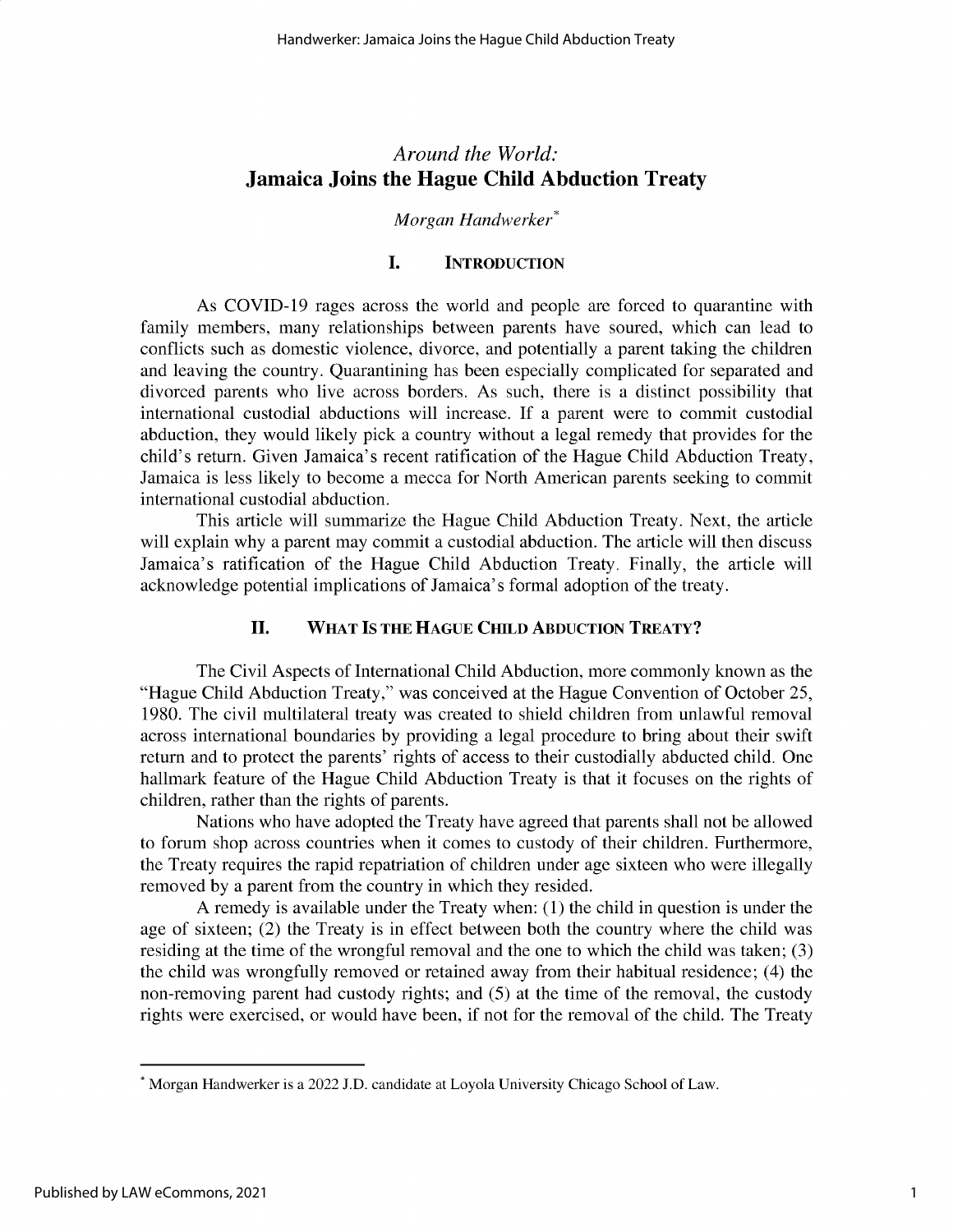**also assists applicant parents in securing the actual exercise of their rights of access to a** child when those access rights have been violated.

A wrongful removal is defined "as one which is in breach of custody rights **attributed to a person, institution, or other body, under the law of the state in which the child was habitually resident immediately before the removal or retention." The burden of** proof rests on the applicant to establish by preponderance of the evidence that the child in **question has been unlawfully removed. If all abovementioned elements are met and less than one year has passed between the wrongful removal or retention and the time a Hague proceeding has been filed in court, then the child must be returned to the child's home** country immediately.

However, there is no treaty obligation to return a child if the proceedings to return **the child are initiated by filing a Hague action in court one year or more after the alleged retention or removal, and it is established by a preponderance of the evidence that the child is settled in their new environment. The party opposing the return of the child must demonstrate, by a preponderance of the evidence, that the party seeking the child's return** was not truly exercising their custodial rights at the time of the removal or retention or had **agreed to the removal or retention.**

There are four possible defenses which can be invoked by the parent who removed **the child from its home country. First, the child who objects to repatriation "has an age and** degree of maturity at which it is appropriate to take account of its views." Second, over one year has elapsed from the date of wrongful removal or retention and the child has **settled into their routine (the "one year plus now settled" provision). Third, the child's return would not be permitted under the fundamental principles of the requested state relating to the protection of human rights and fundamental freedoms. Last, there is a "grave** risk that the child's return would expose the child to physical or psychological harm or otherwise place the child in an intolerable situation." Courts in the United States have **reasoned that serious physical abuse, sexual abuse, and extensive or serious domestic violence create "a grave risk," but poverty, neglect, and substandard parenting do not.**

#### **III. WHY MIGHT A PARENT ABDUCT THEIR CHILD?**

**While some parents abduct their children with malicious intent, others do so in an** attempt to seek a safe haven away from domestic violence. Therefore, it comes as no revelation that in the search for safety, abused parents often seek refuge across national borders. Four different studies conducted by psychologists and social workers have shown **that "almost half of the families in which adult domestic violence occurs also show evidence of child maltreatment." Consequently, out of concern for both the parent and** child's safety, an abused parent may flee with its child. However, children may also be abducted by the abusive parent as another way to hurt and control their partner.

**Reports reveal that roughly one-third of both published and unpublished Hague** Convention cases involve some type of family violence. Additionally, about 70% of these cases include details of adult domestic violence. Reports have also shown that "seven out **of nine Hague Convention cases that reached an appeals court in the last half of 2000** involved an abducting mother who claimed she was a victim of domestic violence." When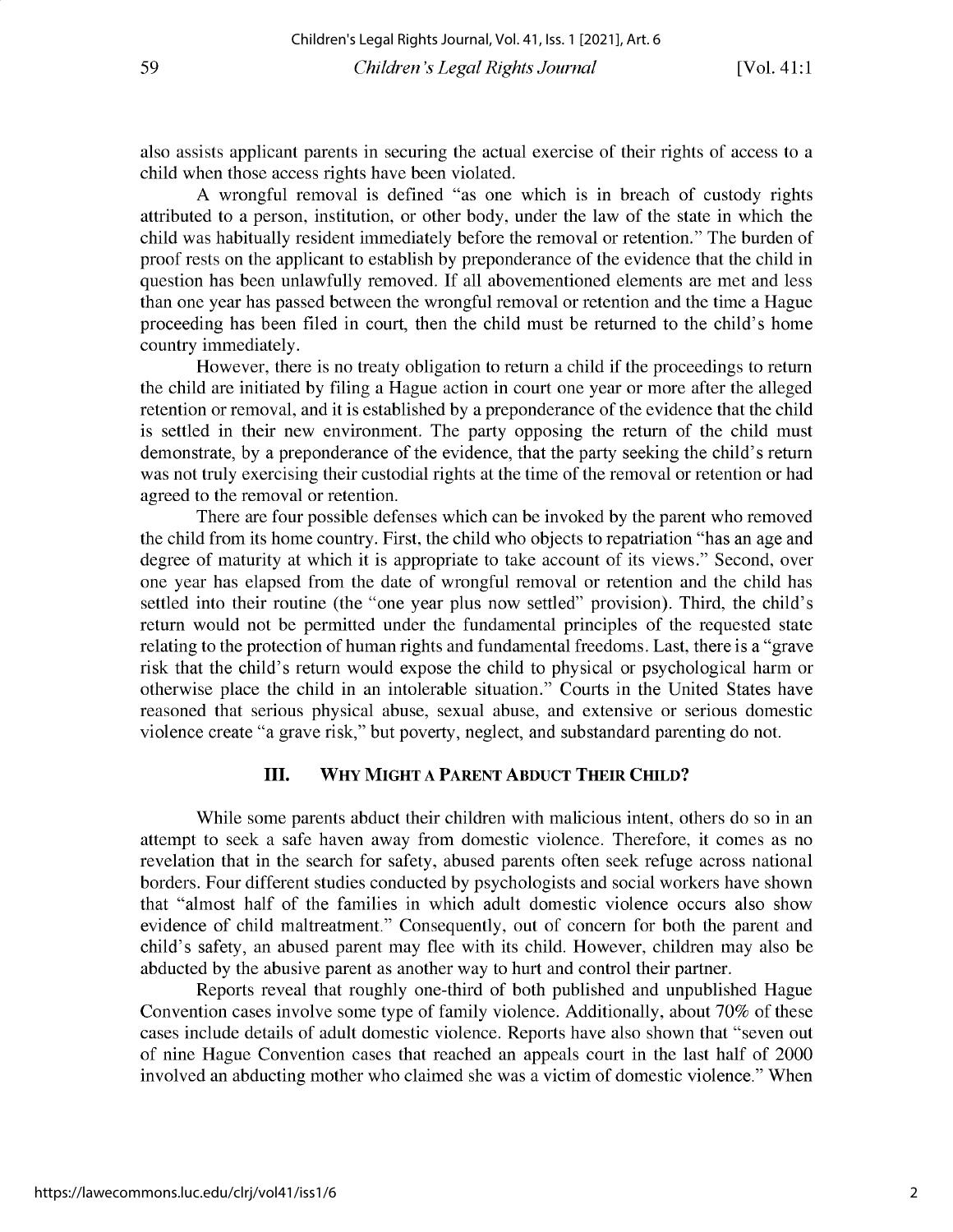the third meeting of the Special Commission to discuss the operation of the Treaty was concluding, "the participants recognized 'the majority of children . . . were taken away from their country of habitual residence by their mothers, who not infrequently alleged that they or the children had suffered hardship and domestic violence at the hands of the father."

### **IV. JAMAICA BECOMES A SIGNATORY TO THE TREATY**

On April **1,** 2019, Jamaica became the seventy-ninth signatory to the Hague Child Abduction Treaty. Jamaica is an island nation located approximately 715 miles south of the United States and slightly smaller in size than the state of Connecticut. It is home to 2,808,570 people, and tourism accounts for 20% of Jamaica's Gross Domestic Product. Many of Jamaica's tourists come from the United States—approximately 1.838 million tourists visited Jamaica in 2019.

Jamaica's judicial system, like that of the United States, is based on the English common law. The highest courts are the Courts of Appeals, which consist of a president and a minimum of four judges, and the Supreme Court, which has forty judges who are organized in special divisions. Jamaica's subsidiary courts include resident magistrate courts, district courts, and petty sessions courts. Any appeals that go beyond Jamaica's highest courts are referred to the Judicial Committee of the Privy Council, which is based in London, rather than the Caribbean Court of Justice, which is the appellate court for Caribbean member states.

#### **V. POTENTIAL IMPLICATIONS OF JAMAICA'S FORMAL ADOPTION OF THE TREATY**

The implication of becoming a signatory to the Treaty is significant. Each country has its own sovereign laws and thus, cannot interfere in another country's **legal** system. Consequently, for nations who have not formally adopted the Treaty, if a child is unlawfully removed from one country and taken to another, it is incredibly difficult to litigate the issue and return the child to its lawful homeland. With each signatory, the Treaty becomes stronger and builds a greater deterrence for international custodial abductions.

Additionally, there has been increasing globalization of businesses and education since the Hague Convention was drafted and first ratified in 1980. The globalization is in part due to the technological advances which have also made international travel significantly more affordable. One of the most notable technological advances is the internet, which has connected businesses and individuals across borders since its creation in 1990, ten years after the ratification of the Treaty. Therefore, the need for the Treaty is even greater now than when it first went into effect.

However, 2020 has brought a new sense of importance for member states of the Treaty. As COVID-19 rears its ugly head across the world, lives are being disrupted in drastic, unparalleled ways. International travel has all but come to a halt as countries try to contain the spread of the disease. Many adults and children are being forced to quarantine like never before.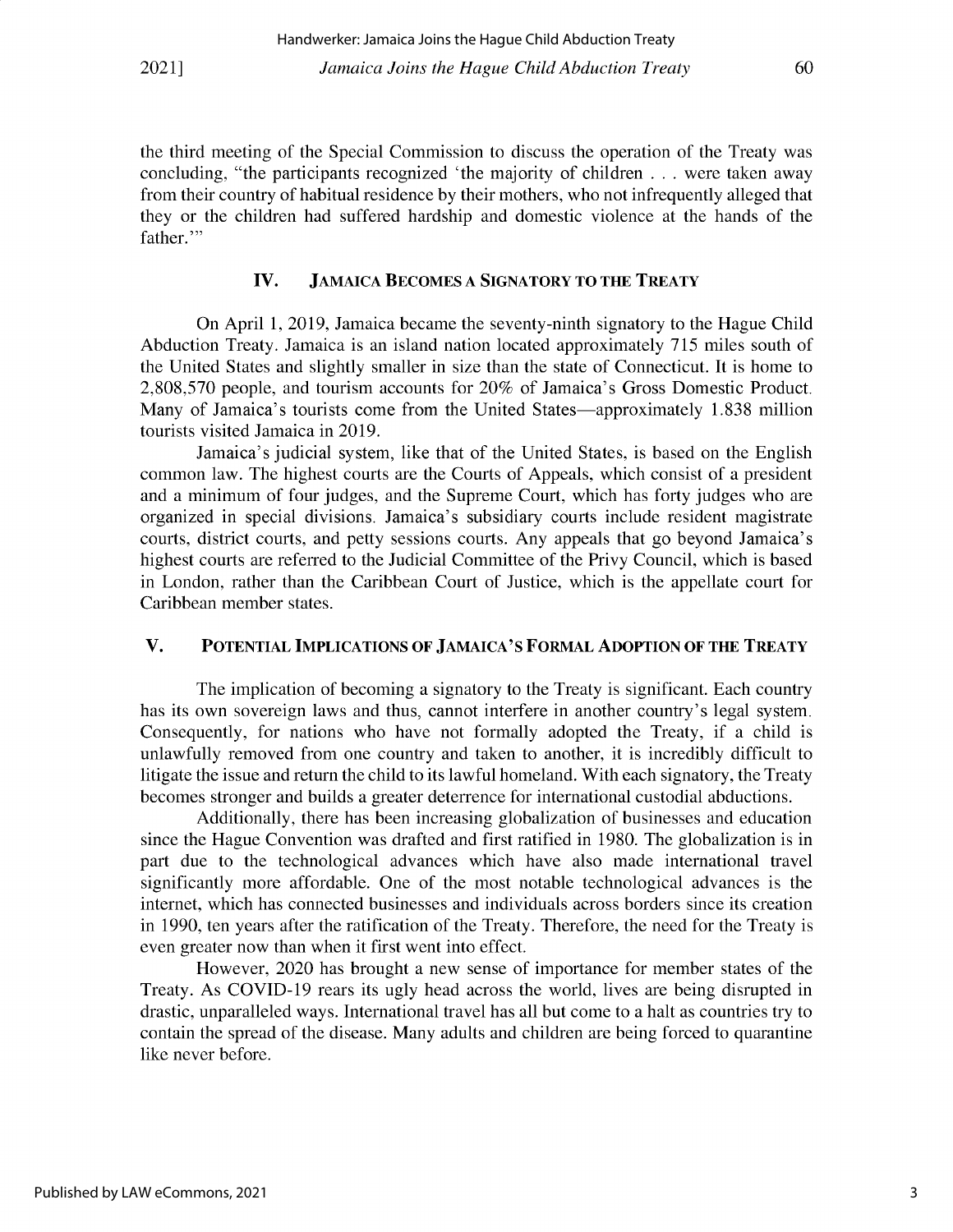**For parents who live across borders, quarantining has been particularly challenging. Logistically, international travel has been subject to numerous restrictions, but people are still able to travel internationally. Thus, it is not implausible that there could be a rise in international custodial abductions. Additionally, removing or retaining a child would give** the physically present parent sole power to make medical decisions on behalf of the child. **This could be particularly consequential if parents disagree over whether a child should** receive a vaccine for COVID-19 when it becomes available.

**Jamaica's recent adoption of the Treaty also has significant implications for North** American countries, like the United States, given its close proximity. While a fourteen-day **quarantine and a negative polymerase chain reaction COVID-19 test are required for everyone coming to the island, Jamaica is one of few countries currently welcoming** American citizens. As such, a parent from the United States who wants to commit a **custodial abduction may initially find Jamaica to be an appealing destination. However, since Jamaica is now a signatory to the Treaty, which would likely require immediate return of the child, parents should be deterred from bringing their child to Jamaica with the intent** to abduct the child.

### **VI. CONCLUSION**

**Jamaica is an attractive place for parents looking to repatriate with their children** given its tropical climate, close proximity to North America, and permitted entry of **American nationals under current COVID-19 protocols. However, given Jamaica's recent** formal adoption of the Hague Child Abduction Treaty, Jamaica is less likely to become a **mecca for North American parents seeking to commit international custodial abduction.**

#### **SOURCES**

Jennifer **Baum,** *Ready, Set, Go to Federal Court: The Hague Child Abduction Treaty, Demystified,* AM. BAR ASS'N (July 14, 2014), **https://www. americanbar.org/groups/litigation/committees/childrens-rights/articles/2014/readyset-go-fed-court-hague-child-abduction-treaty-demystified/.**

**Blondin v. Dubois,** 238 F.3d *153* (2nd Cir. 2001).

Alexander **Britell,** *Americans Are Flocking to Jamaica,* CARIBBEAN J., **https://www.caribjournal.com/2020/03/04/jamaica-americans-flocking-now/ (last visited Nov. 10,** 2020).

*Child Abduction Section,* HAGUE CONF. ON PRIV. INT'L L. (July 3, 2020), **https://www.hcch.net/en/instruments/conventions/specialised-sections/child-abduction.**

Convention on the Civil Aspects of **International** Child Abduction, *concluded* Oct. *25,* 1980, H.C.C.H 1980.